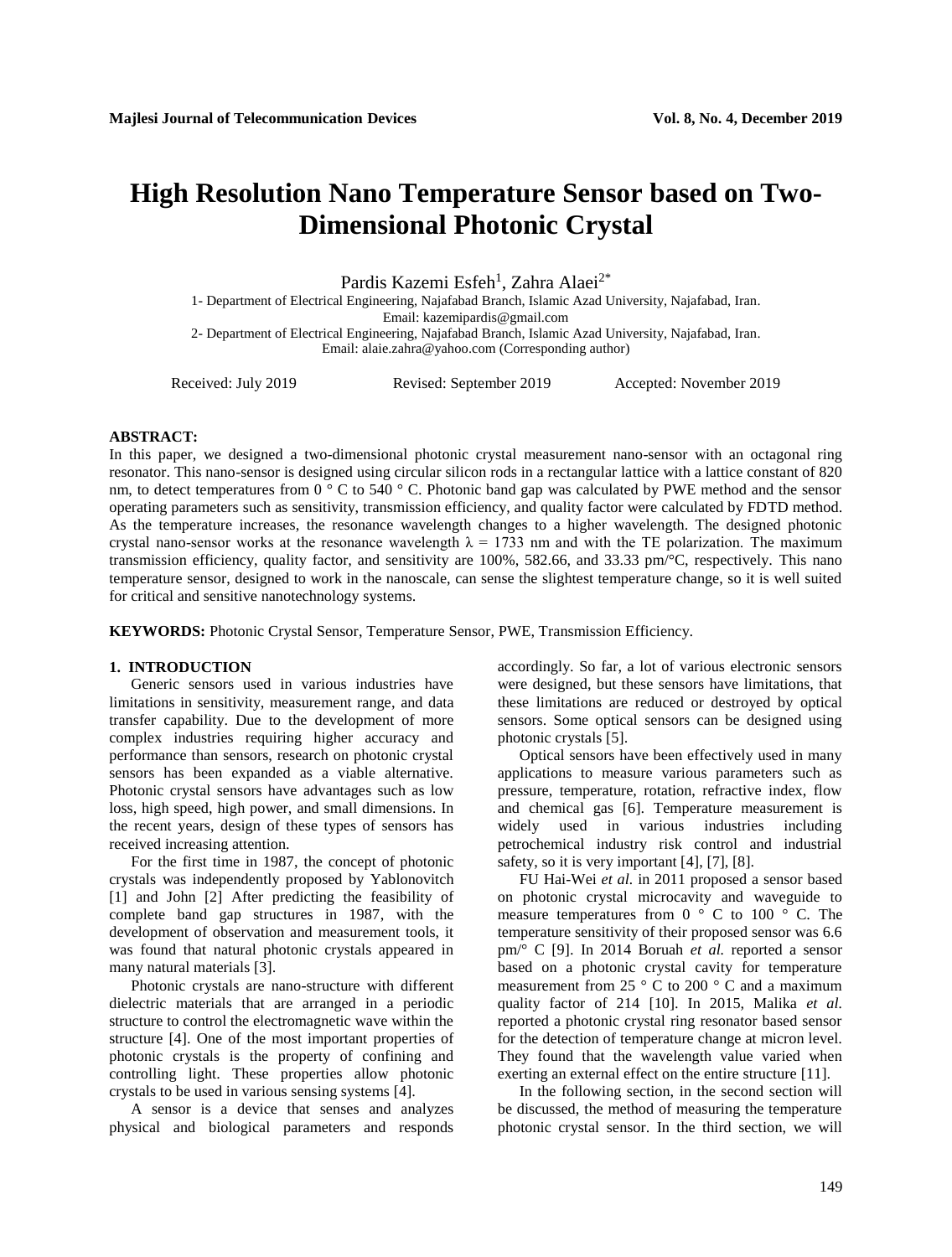design the structure of a nano-temperature sensor based on an octagonal photonic crystal ring resonator with plane wave expansion (PWE) and finite-difference time-domain (FDTD) method. Finally, we conclude the article with the conclusion section.

# **2. SENSING PRINCIPLES OF PHOTONIC CRYSTAL TEMPERATURE SENSOR**

The sensing temperature method is based on refractive index variations via thermo-optical effects. As the temperature of the sensor increases, the refractive index will change, causing the photonic band gap and the wavelength of the photonic crystal structure to change. Usually, the relation between the refractive index and temperature is defined as follows [12]:

$$
n = n_0 + \alpha \Delta T \tag{1}
$$

In the above relation,  $n_0$  is the refractive index at 0 °C (n<sub>0</sub> = 3.42), α is the thermo-optical coefficient, which is  $2.4 \times 10^{-4}$  C for silicon [13], and  $\Delta T$  is the temperature difference. As the temperature increases, the refractive index of silicon increases [4].

Usually, there are two sensing mechanisms for optical sensing, the resonance wavelength variation scheme and the intensity variation scheme. The sensitivity of this resonance wavelength scheme is better than the other one [14], [15].

# **3. DESIGN OF PHOTONIC CRYSTAL TEMPERATURE SENSOR STRUCTURE AND ANALYSIS OF PHOTONIC BAND GAP**

The temperature sensor proposed in this paper is based on two-dimensional photonic crystals enclosed in a rectangular lattice of circular dielectric rods surrounded by air with a refractive index of  $n = 1$ .

According to Fig. 1. The number of rods in the complete photonic crystal structure without defects in the X and Z directions is 25 and 19, respectively. The radius of the rods is  $r = 240$  nm and the lattice constant is a =820 nm. The rods are made of silicon and their refractive index is  $n = 3.42$ , as shown in Fig. 2.



**Fig. 1**. Structure of temperature photonic crystal sensor, without defects.



**Fig. 2**. The refractive index of the structure.

Using PWE numerical method in Rsoft software and BandSOLVE module the photonic band gap and emission modes are obtained. Therefore, suitable values can be obtained for designing a nanotemperature sensor.

In the band structure of this proposed sensor, there are three TE band gaps, as shown in Fig. 3. In this diagram, the vertical and horizontal vectors represent the frequency vector and the wave vector, respectively.



The values of the photonic band gap are given in detail in Table 1, which we use in this paper as the second photonic band gap in the wavelength range 1589 nm to 1938 nm, which corresponds to the third optical window. It is suitable for sensor design.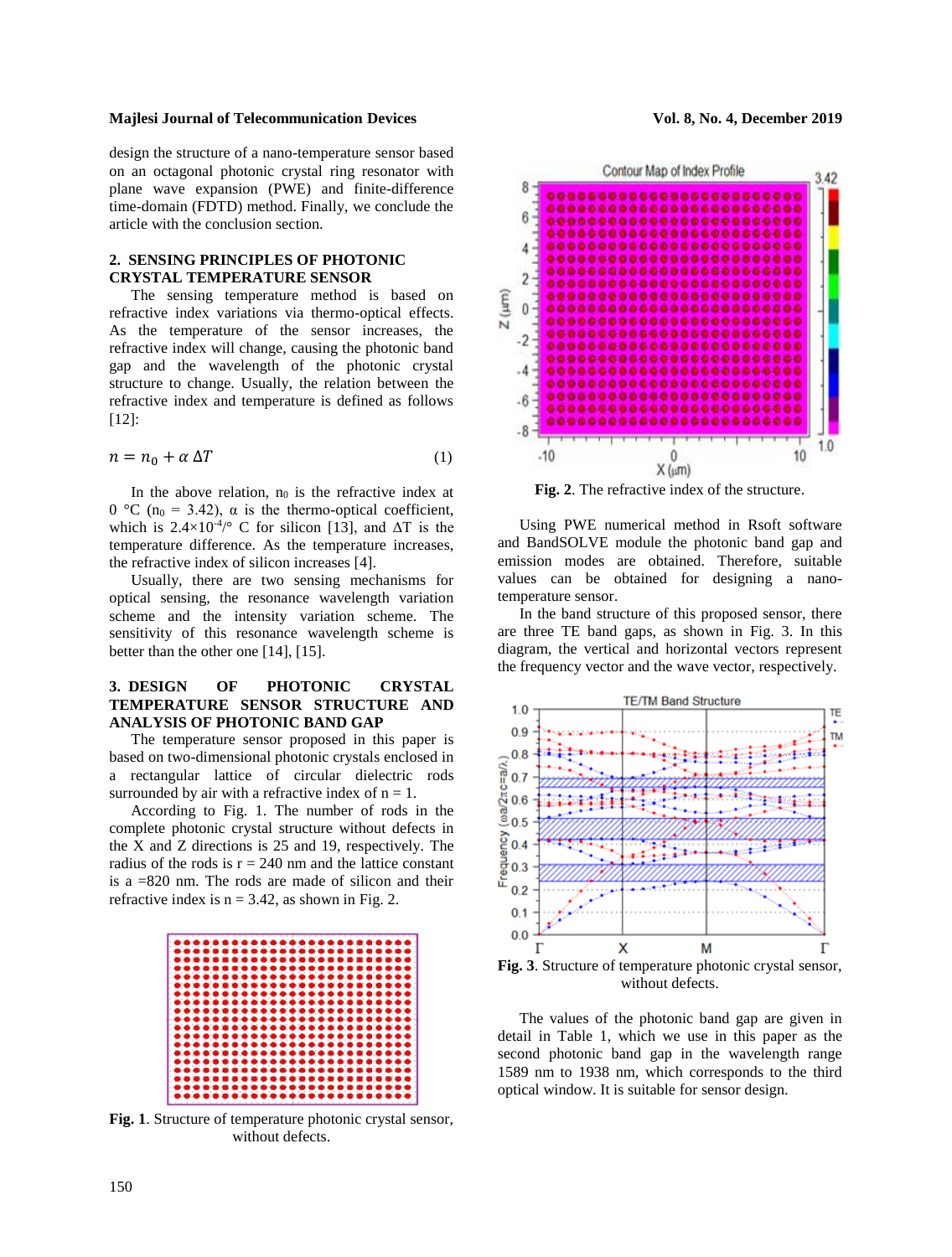| the proposed temperature sensor. |                         |                                |  |  |  |  |
|----------------------------------|-------------------------|--------------------------------|--|--|--|--|
| Photonic Band<br>Gap             | Frequency $(a/\lambda)$ | Wavelength $(\lambda)$<br>(nm) |  |  |  |  |
| PBG 1: TE                        | $0.654 - 0.691$         | $1186 - 1253$                  |  |  |  |  |
| PBG 1: TE                        | $0.423 - 0.516$         | 1589 - 1938                    |  |  |  |  |
| PBG 1:TE                         | $0.237 - 0.312$         | $2628 - 3459$                  |  |  |  |  |

**Table 1.** Frequency and wavelength band structure of the proposed temperature sensor.

Fig. 4. shows the proposed temperature sensor, which created by linear and point defects, an octagonal ring resonator and two quasi-waveguides in the rectangular lattice. The radius of the inner rod of the octagonal ring resonator (Blue rods) is  $R_c = 128$  nm.



**Fig. 4**. Schematic diagram of the photonic crystal nanotemperature sensor based on octagonal ring resonator in rectangular lattice.

By creating defects in the sensor substrate, guided modes in the band gap occur. According to Fig. 5 except a part of the band gap with frequency between 0.488 a/ $\lambda$  to 0.494 a/ $\lambda$  and wavelengths between 1660 nm to 1680 nm, all other parts are guided modes.



**Fig. 5**. Guided modes created in the temperature sensor band gap.

By analyzing the guided modes, we conclude that frequency of 0.473 a/ $\lambda$  and wavelength of 1733 nm the light signals are strongly confined inside the octagonal ring resonator, and can produce the best quality factor. Give us. The three-dimensional schematic of the proposed temperature sensor structure with a size of 16.4  $\mu$ m × 21.4  $\mu$ m is also shown in Fig. 6.



**Fig. 6**. Three-dimensional schematic of structure.

# **4. SIMULATION AND ANALYSIS OF PHOTONIC CRYSTAL TEMPERATURE SENSOR PARAMETERS**

Sensing temperature in photonic crystal structures is based on refractive index changes, when the temperature changes, the refractive index changes as well as the resonant wavelength changes. So, with that in mind, we will notice a change in temperature.

Using the FDTD method and the Fullwave module, the normalized output spectrum of the photonic crystal octagonal ring resonator, without applying temperature  $(0 \degree C)$  is shown in Fig. 7. where the resonance wavelength, transmission efficiency, and quality factor are 1733 nm, 100%, and 403.24, respectively. The electric field distribution of the proposed nanotemperature sensor at ON and OFF resonance is also shown in Fig. 8(a) and Fig. 8(b), respectively.



**Fig. 7**. Normalized output spectrum of proposed temperature sensor without applying temperature.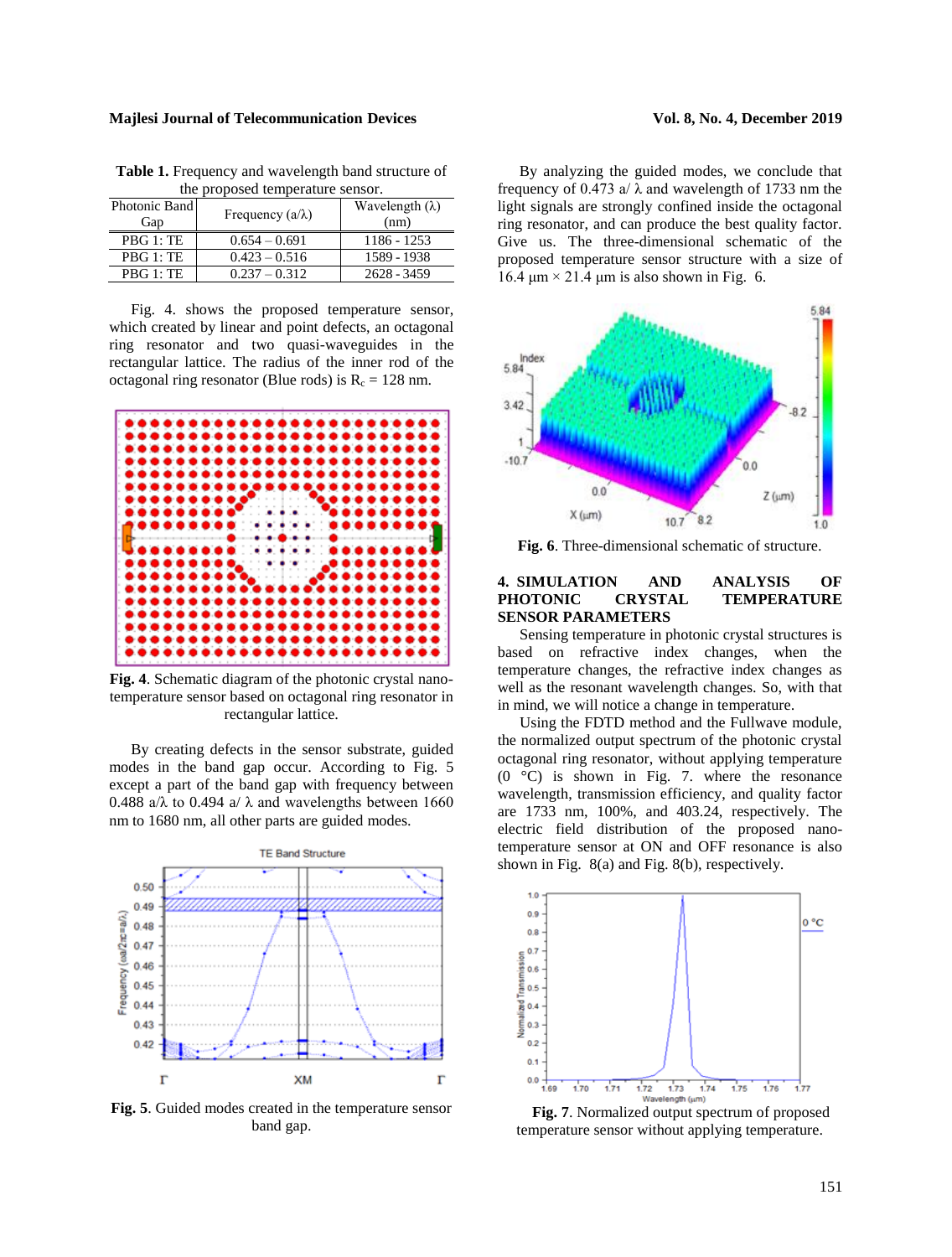

**Fig. 8(a**). Electric field distribution of proposed temperature sensor at ON of 1733 nm.



**Fig. 8(b**). Electric field distribution of proposed temperature sensor at OFF of 1670 nm.

To analyze the effect of temperature on the designed sensor, we perform simulations at different temperatures from 0  $\degree$  C to 540  $\degree$  C. The diagrams of the different temperatures are shown in Fig. 9. It is observed that as the refractive index increases, the resonance wavelength changes and is transferred to a region of higher wavelengths.

The resonance wavelength, transmission efficiency, quality factor, and sensitivity of the designed temperature sensor at different temperature levels are given in Table 2, the maximum transmission efficiency, quality factor, and sensitivity are 100%, 582.66, and 33.33 pm/°C, respectively. The temperature sensitivity value of the sensor is obtained through the following relation:

$$
S_T = \frac{\Delta \lambda}{\Delta T} \tag{2}
$$

Where  $\Delta T$  is the temperature difference and  $\Delta \lambda$  is the resonance wavelength difference.





**Fig. 9**. Normalized output resonance spectrum for temperatures ranging from  $0^{\circ}$  C to 540  $^{\circ}$  C.

**Table 2.** Operating parameters of the sensor at different temperature levels.

| Level of<br>Temperature<br>$({}^{\circ}C)$ | Refractive<br>index (RIU) | Resonant<br>wavelength<br>(nm) | factor | <b>Quality Transmission</b><br>efficiency<br>(% ) | Temperature<br>sensitivity<br>(pm/°C) |
|--------------------------------------------|---------------------------|--------------------------------|--------|---------------------------------------------------|---------------------------------------|
| 0                                          | 3.42                      | 1733                           | 403.24 | 100                                               |                                       |
| 180                                        | 3.4632                    | 1736                           | 445.12 | 94                                                | 16.66                                 |
| 360                                        | 3.5064                    | 1742                           | 470.81 | 100                                               | 33.33                                 |
| 540                                        | 3.5496                    | 1748                           | 582.66 | 99                                                | 33.33                                 |

In Table 3, the comparison between this work and the previous works is presented in the following table. According to the table, we find that the proposed nano temperature sensor in this paper performs well.

**Table 3.** Comparison of temperature sensor parameters between this article and previous articles.

| References<br>from<br>previous<br>articles | Range of<br>Temperatur<br>e<br>$({}^{\circ}C)$ | factor | <b>Quality Transmission</b><br>efficiency<br>(% ) | Temperature<br>sensitivity<br>$(pm$ <sup>o</sup> C) |
|--------------------------------------------|------------------------------------------------|--------|---------------------------------------------------|-----------------------------------------------------|
| [9]                                        | $0 - 100$                                      |        |                                                   | 6.6                                                 |
| $[16]$                                     | $5 - 25$                                       | 477.83 | 99.5                                              |                                                     |
| $[10]$                                     | $25 - 200$                                     | 214    |                                                   |                                                     |
| This article                               | $0 - 540$                                      | 582.66 | 100                                               | 33.33                                               |